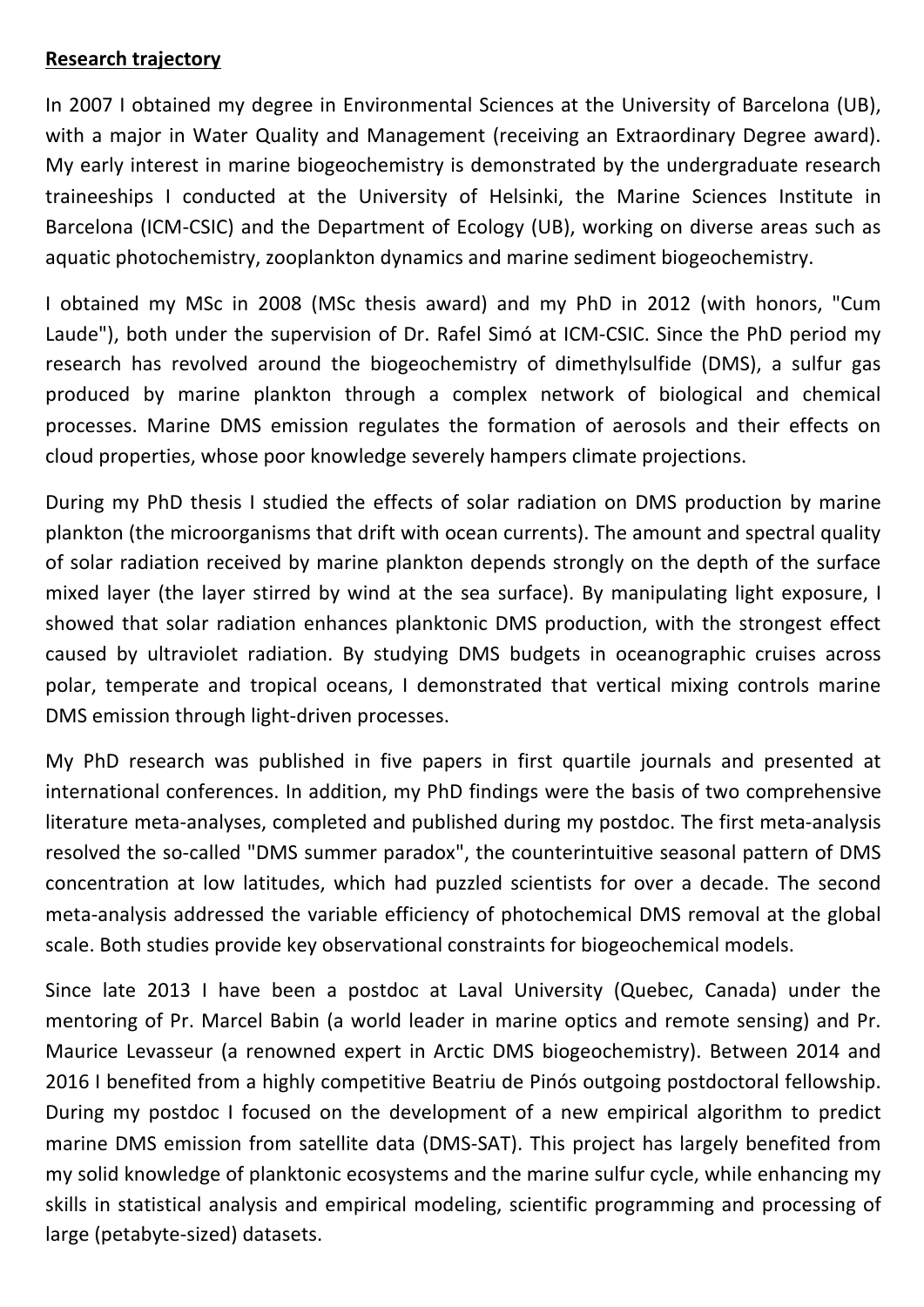The first part of the DMS-SAT algorithm developed during my postdoc was published in 2015 (journal Remote Sensing of Environment). Yet, the scientific articles conveying the main achievements of my postdoc are presently in writing phase. These include (1) the description of the full DMS-SAT algorithm for estimating DMS emission at global scale, and (2) an analysis of Arctic Ocean DMS emission over 19 years of satellite data (1998-2016). The latter article, aimed at a high impact journal (Nature Climate Change), highlights the impact of Arctic ice retreat and ecosystem changes on DMS emission. The DMS-SAT product developed during my postdoc has raised the interest of, and is being used by, different atmospheric research groups (Stockholm U. - Sweden, Dalhousie U. - Canada). These interdisciplinary collaborations are yielding valuable insights into the changing Arctic climate (paper in Atmos. Chem. Phys., 2017).

Beyond my dedication to a specific research field, my research achievements have been possible thanks to a number of overarching skills. I master scientific communication in its different formats: scientific writing (as attested by my 8 first-author publications in firstquartile journals, mean impact factor 4.5; h-factor 8); formal oral presentations (with over 25 conference presentations); and outreach for non-scientist audiences. I enjoy interdisciplinary collaboration, as demonstrated by my 12 coauthored publications in the fields of microbial ecology, carbon biogeochemistry, underwater optics and atmospheric sciences. I have played a leading role in numerous occasions, for example chairing conference discussions, promoting synthesis studies involving various research groups and contributing to community papers.

Moving beyond my comfort area has been a constant driving force in my career. With this proposal I want to gain expertise in numerical modeling and biogeochemical forecasting, complementing my previous expertise in the analysis of large observational datasets. This will enable me to tackle new questions, ultimately helping society make informed decisions to prevent, adapt to and mitigate the impacts of global climate change.

## **Scientific proposal: ORganic CArbon Sequestration in the ocean: constraining model** predictions with novel high-resolution observations (ORCAS)

The ORCAS project aims to bring new light to the *biological carbon pump*, the process by which atmospheric carbon dioxide is sequestered in the deep ocean in the form of sinking particles produced by plankton. In the sunlit surface layer of the ocean, phytoplankton cells take up inorganic carbon and nutrients to produce particulate organic matter, capturing 50 x  $10^{15}$  g C/year (50% of the planetary *net primary production*  $-NPP$ ). Although the majority of this organic matter is decomposed at shallow depths, releasing carbon dioxide back to the atmosphere, a significant fraction escapes short-term degradation and sinks to deeper layers. This vertical flux is known as *export production* (EP) and plays a pivotal role in marine ecosystems and global climate. However, its magnitude is highly uncertain, with current estimates ranging between 4–13 x  $10^{15}$  g C/year<sup>1</sup>.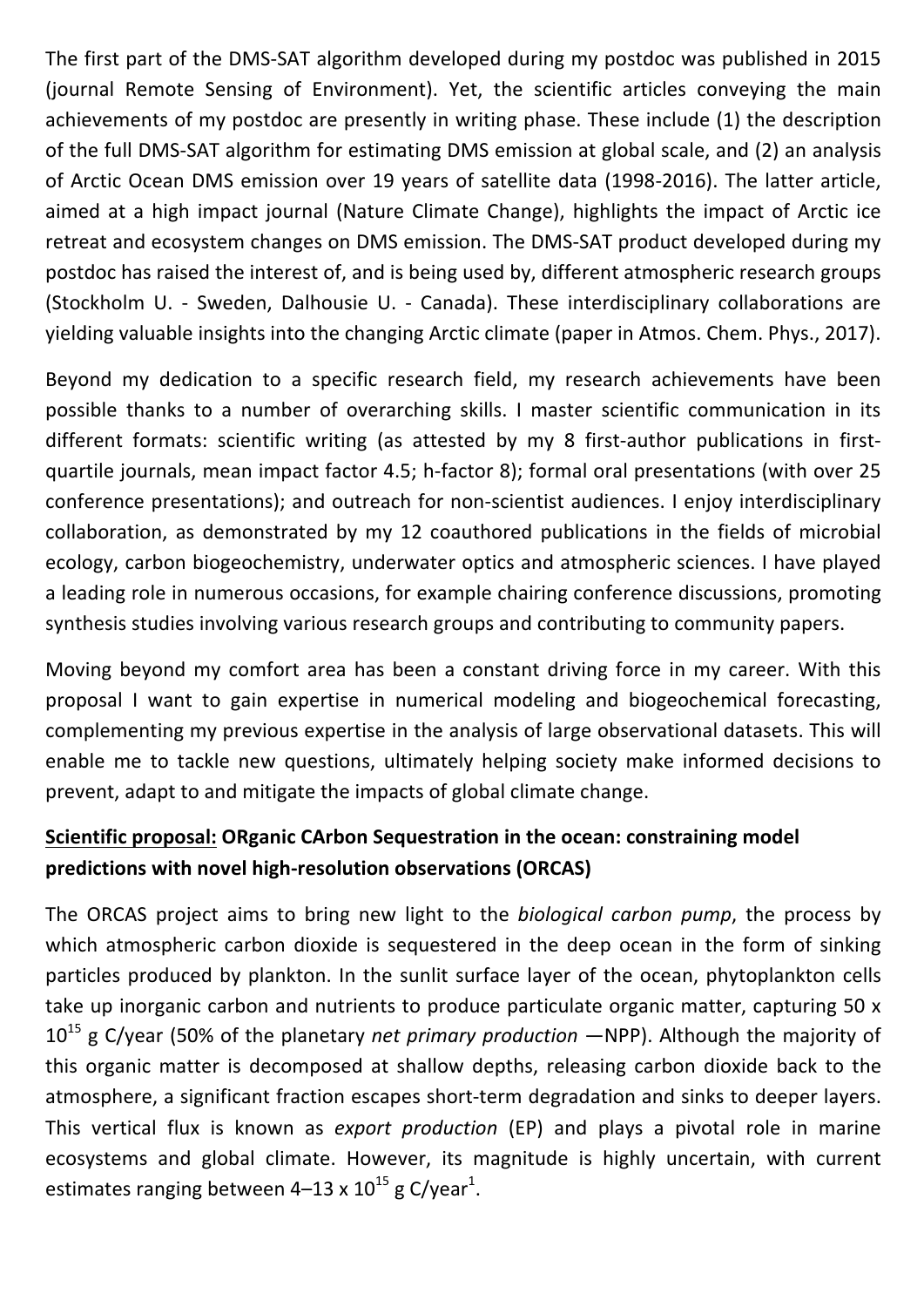The fate of the EP flux that enters the mesopelagic layer, which extends between 100 and 1000 m depth, is also poorly understood. A fraction of EP undergoes bacterial degradation, releasing nutrients and consuming oxygen as it sinks. The remainder can either be transferred up the detrital food web, ultimately sustaining fisheries<sup>2</sup>, or reach the ocean bottom layers and the sediment, sequestering carbon over centennial to millennial time scales. Climatedriven shifts between these competing pathways can have important impacts on mesopelagic fisheries<sup>2</sup> and feed back into the accumulation of atmospheric greenhouse gases<sup>1,3</sup>. Unfortunately, uncertainty in EP is large enough to confound the estimation of anthropogenic carbon uptake by the oceans (about  $2 \times 10^{15}$  g C/year)<sup>4</sup> in climate change projections.

EP is strongly controlled by the structure and productivity of the upper ocean ecosystem<sup>1,5</sup>. At high latitudes, intense wintertime stirring replenishes each year the upper ocean with nutrients from deeper layers. As soon as light levels are sufficient, strong phytoplankton blooms dominated by large cells (diatoms) start to form in late winter and spring. At the peak of the bloom, intense herbivorous predation and aggregation of phytoplankton cells pack organic material into large and fast-sinking particles. This produces a short and intense export event<sup>1,5</sup>, further enhanced by the ballasting effect of the mineral shells that cover diatoms. Nutrient exhaustion, cell mortality and sinking eventually decrease phytoplankton biomass to background levels dominated by small cells.

The classical view of the biological carbon pump, described above, emerged during the late sixties and the seventies, when sediment traps were the only measurement technique at hand to quantify vertical fluxes of *particulate organic matter* (POC) (complemented afterwards with radiochemical methods). Nowadays, it is widely recognized that these estimates are plagued by uncertainties<sup>6</sup> and biased towards a short period of the seasonal cycle<sup>7</sup>. Therefore, the classical paradigm is being challenged from different perspectives: budget calculations suggest that additional POC sources are needed in order to sustain mesopelagic bacterial respiration rates<sup>6</sup> and fish biomass<sup>2</sup>; new observation technologies like satellites<sup>8</sup> and autonomous floats<sup>7-9</sup> (ARGO) are being used to study EP with high spatial-temporal resolution, showing that significant POC export can take place at different times of the year; and genomic analyses are revealing the potential contribution to EP of unexpected organisms<sup>10</sup>.

Recent observations suggest that POC export can occur through a wider variety of mechanisms, like the *seasonal mixed layer pump<sup>8,11</sup>* and *intermittent mixing and blooming* dynamics<sup>7,12</sup> (as opposed to single large export events). These additional mechanisms emphasize the role of small slow-sinking particles<sup>8,11</sup> and the global importance of lowbiomass high-export regimes<sup>7,9,12</sup>. Since current biogeochemical models were validated using a small set of observations<sup>1,3,5</sup>, their ability to capture EP dynamics over the full seasonal cycle<sup>1</sup>, and the mesopelagic processing of slow-sinking particles, remains largely unexplored.

Current models predict that global EP will decrease by 7-18% during the 21st century<sup>3</sup>, and attribute this trend to a reduction in NPP caused by a decrease in nutrient supply. Yet, the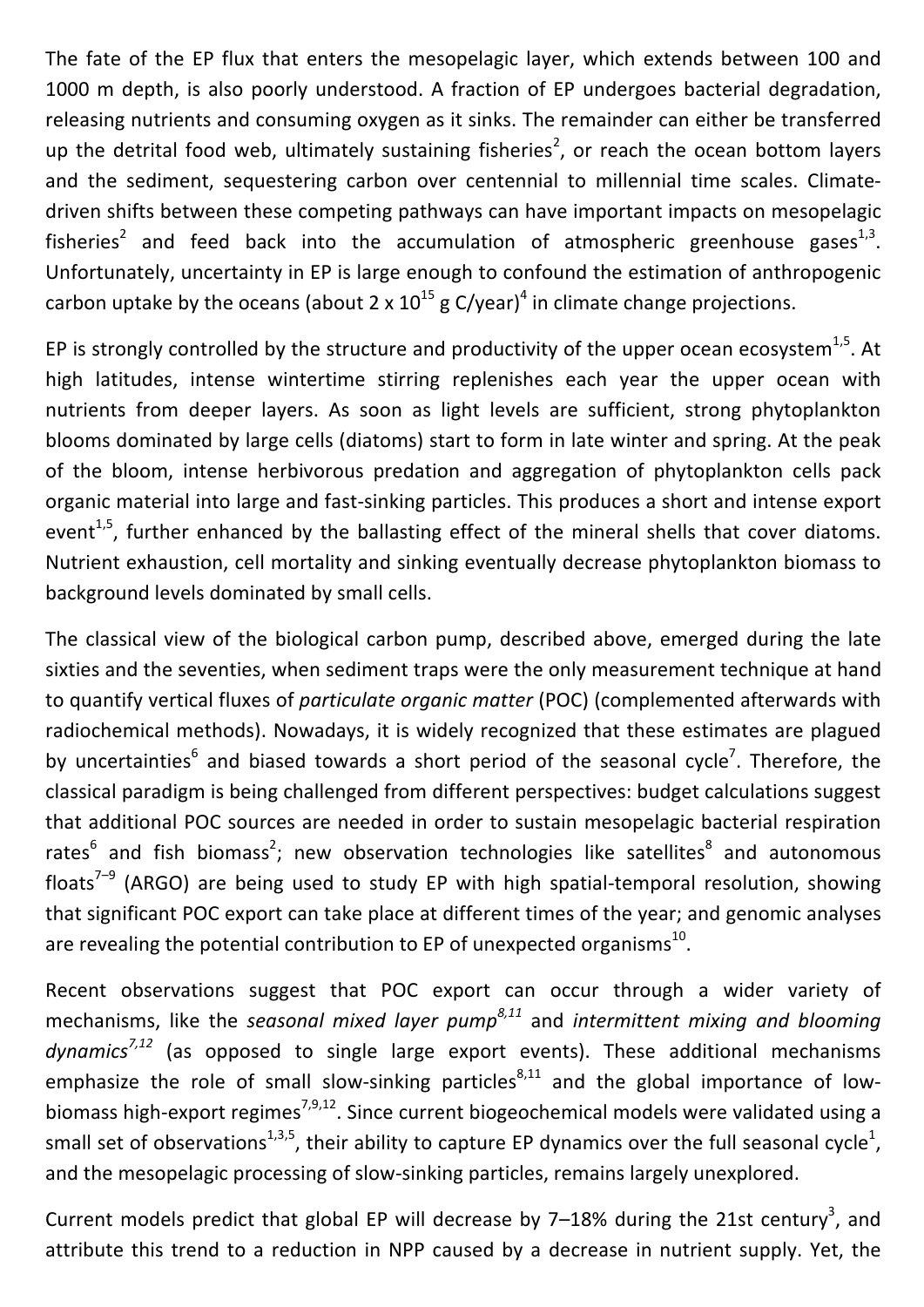predicted global trend is convolved with a complex spatial response, whereby EP decreases strongly in the North Atlantic and increases in the Southern Ocean<sup>1,3</sup> (these regions together contribute about one third of the global EP). This hemispheric asymmetry can alter global productivity patterns by changing nutrient delivery through mesopelagic waters. While the physics driving these changes are being intensively investigated, the spatial-temporal response of the biological carbon pump remains highly uncertain<sup>1,3</sup>. The **objectives** of the ORCAS project are to (1) validate a state-of-the-art biogeochemical model against novel high-resolution EP data sets, (2) understand the operating mechanisms and formulate improved **parameterizations for EP and POC processing, and (3) implement the new formulation to** constrain the predictions of oceanic EP under climate change scenarios for the 21st century. The project is divided in three work packages (WP):

WP1. Producing annual time series of EP and related processes from biogeochemical (bio-) ARGO floats. Bio-ARGO floats profile the upper ocean between the surface and 1000 m depth every few days and over the entire seasonal cycle. Besides temperature and salinity, which define water masses, they measure several variables that can be used to understand the biological carbon  $pump^{7,9}$ , including nitrate, oxygen, light, chlorophyll fluorescence and particle backscatter (a proxy for POC); backscatter and chlorophyll can be combined to deduce the relative abundance of large and small phytoplankton. In WP1 I will lead the processing of bio-ARGO data, obtained through collaboration with the team of Hervé Claustre (http://www.oao.obs-vlfr.fr/web/), to produce more than 100 vertically resolved annual time series of EP, NPP and related parameters over representative areas of the Global Ocean.

*WP2. Modeling annual time series of EP in 1 dimension.* I will run the NEMO-PISCES<sup>13</sup> model in 1D (depth), forcing it with observed physical data, and analyze its ability to reproduce the seasonal cycles of EP derived from bio-ARGO float observations (WP1), as well as the underlying mechanisms. Since the floats drift with the currents, they sample a coherent water mass over time. This simplifies the study of ecosystem processes by reducing them to the dominant vertical dimension, minimizing the interference from horizontal transport. The PISCES<sup>13</sup> biogeochemical model has a state-of-the-art representation of planktonic food webs and size-resolved POC sedimentation schemes. I will test a range of available model configurations<sup>13</sup> and develop new ones to achieve the best fit to observations. This will lead to significant improvements of the particle export and degradation schemes used in the current generation of biogeochemical models (*output of WP1+WP2: article #1*).

*WP3. Modeling historical and future Global Ocean EP in 3 dimensions.* I will run ocean-only 3D model simulations relaxed towards observed physical data while letting PISCES free to compute the solution of biogeochemical processes. I will perform four alternative model runs, resulting from the combination of two spatial resolution levels and two PISCES configurations (standard and improved  $-WP2$ ). This will allow testing whether enhanced model skill results from higher spatial resolution (known to improve the representation of ocean physics), from